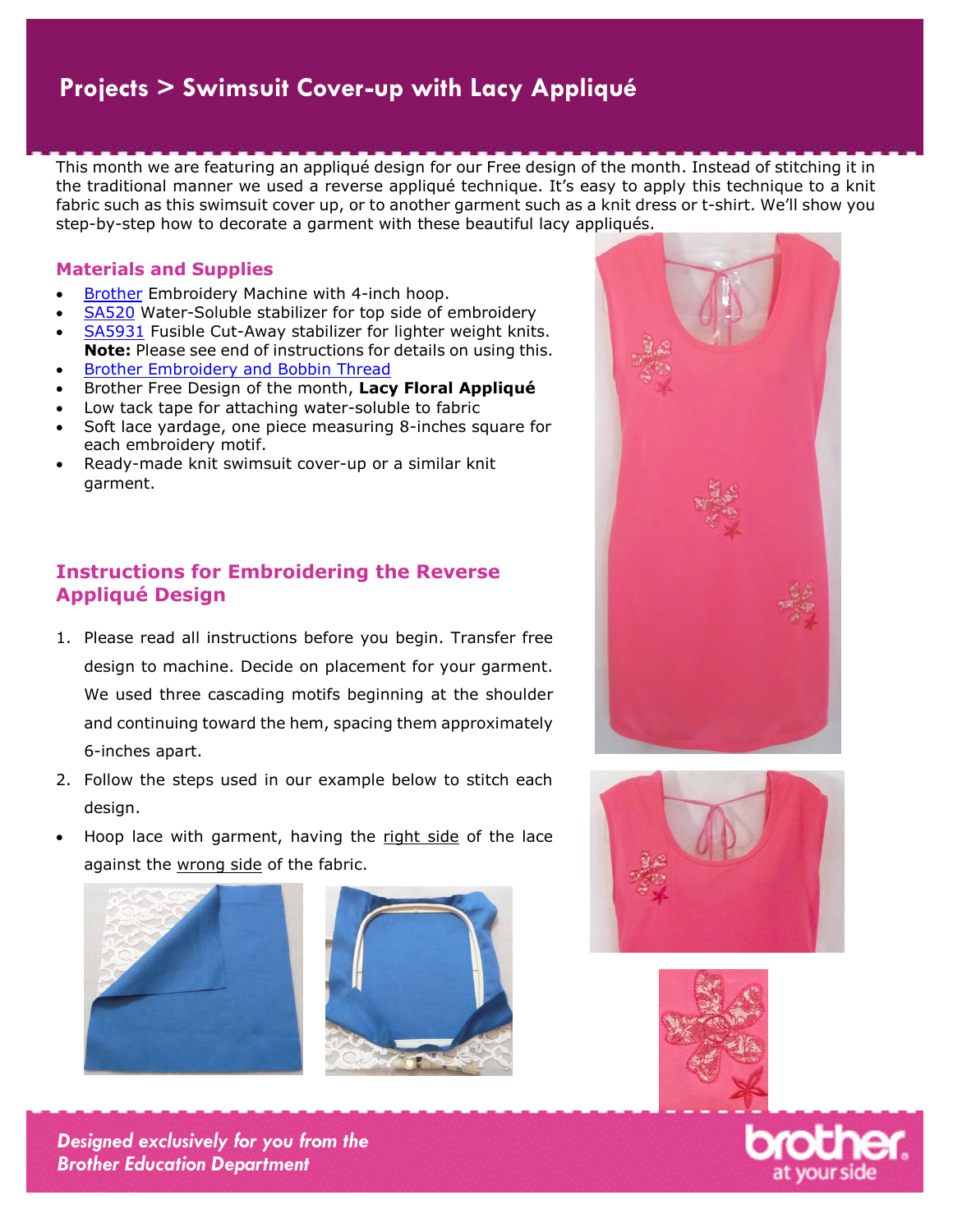## **Projects Projects > Swimsuit Cover-up with Lacy Appliqué**

 Embroider the first color stop, the **Appliqué Material**. \*See **Figure #1**. For a standard appliqué this outline shows the area you need to cover with your applique fabric. For our reverse appliqué technique this outlines the area for our cut out piece.



 Carefully remove hoop from machine and place on a flat surface. Make sure you touch only the outer edge of the hoop to avoid misalignment of fabric in hoop. Gently pinch center of the appliqué piece and trim fabric, leaving a margin of approximately  $1/16^{th}$  of an inch.





- Place hoop back on machine and stitch the **Appliqué Position.** \*See Figure #2. For a standard appliqué you would now trim around the outer edge of the appliqué fabric. For our reverse appliqué technique this stitch serves to re-enforce the cut edge.
- Next, stitch the **Appliqué**. This stitch finishes off the raw edge of the appliqué. \*See **Figure #3**.











*Designed exclusively for you from the Brother Education Department*